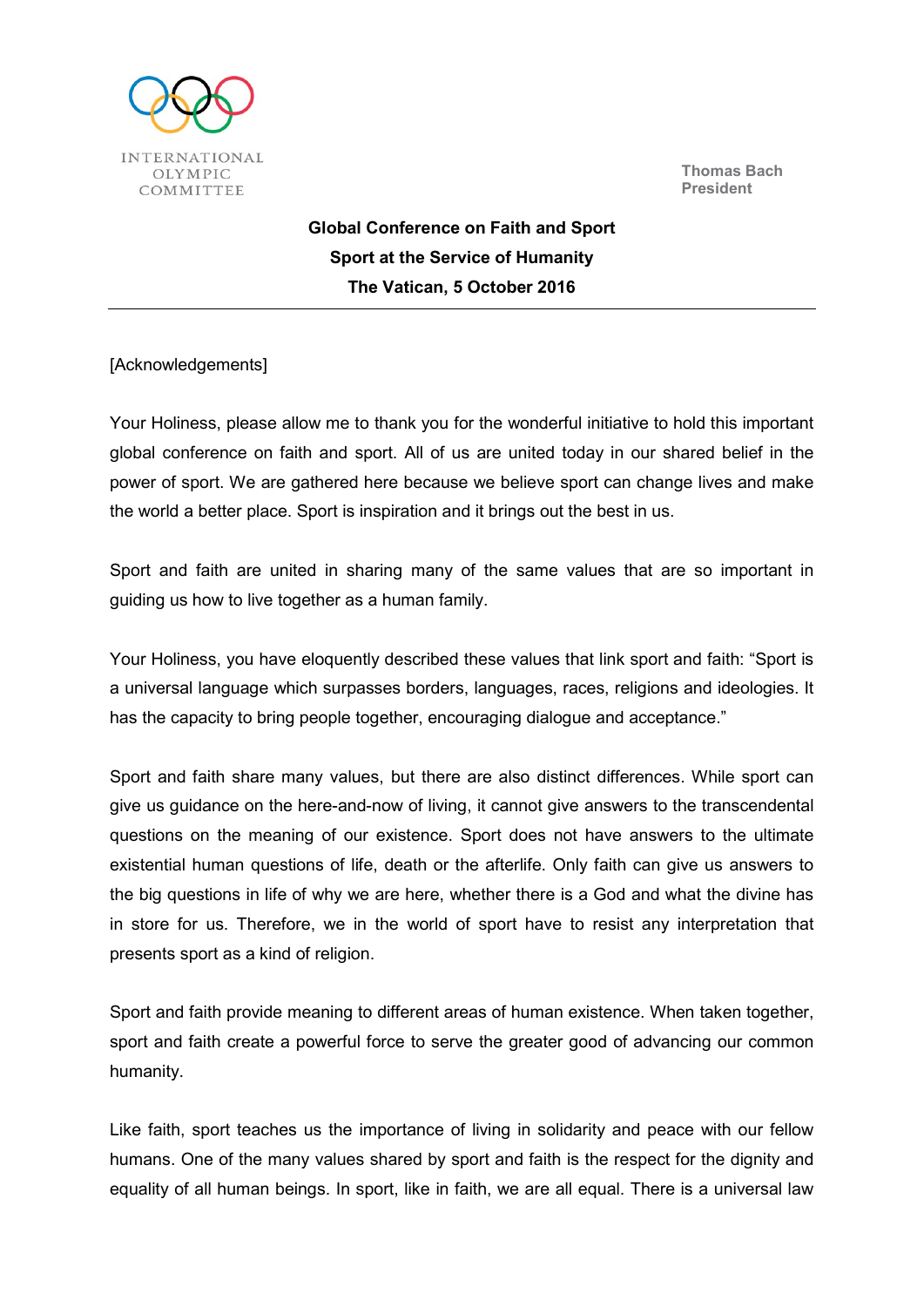

of sport. The rules are the same and apply to everyone, no matter who you are or where you are from. The principles of equality and non-discrimination allow both sport and faith to promote our shared values of solidarity and peace.

An example of this is our Olympic Solidarity programme, which supports athletes around the world, especially from developing countries. This support, such as through our scholarship programmes, allows these athletes to combine their training with education. It gives them an equal chance of making their Olympic dream come true while giving them an educational foundation for their future.

Another recent expression of this solidarity was the participation of the first-ever Refugee Olympic Team at the Olympic Games Rio 2016. By creating this team, the IOC sent a message of hope and inclusion to all refugees in our world. The refugee athletes received an incredible welcome wherever they went in Rio de Janeiro and showed the world that we are all part of the same humanity. Their participation was a clear signal that refugees are our fellow human beings – that they are an enrichment to society just as they are an enrichment to our Olympic family.

Our promotion of peace culminates in the celebration of the Olympic Games, when the world's best athletes from all 206 National Olympic Committees come together in peaceful competition. During the Olympic Games, the athletes live together peacefully under one roof, sharing their meals and their emotions. In doing so, they set an example of peaceful coexistence. They show the world that it is possible to compete while living together in respect for each other and for the universal Olympic law.

Making sport a force for good was central to the thinking of Pierre de Coubertin, the founder of the modern Olympic Games and of the IOC. Coubertin knew how well sport and faith can complement each other. It was therefore only natural that he chose the Olympic motto citius, altius, fortius, inspired by the words of his friend, the Dominican priest Henri Didon.

Ever since Coubertin's days, the IOC has continued to promote the values of solidarity and peace. With the adoption of Olympic Agenda 2020, we have addressed the growing importance of sport in society. We have opened a dialogue with society and we invite our partners from all walks of life to join hands with us to make the world a better place.